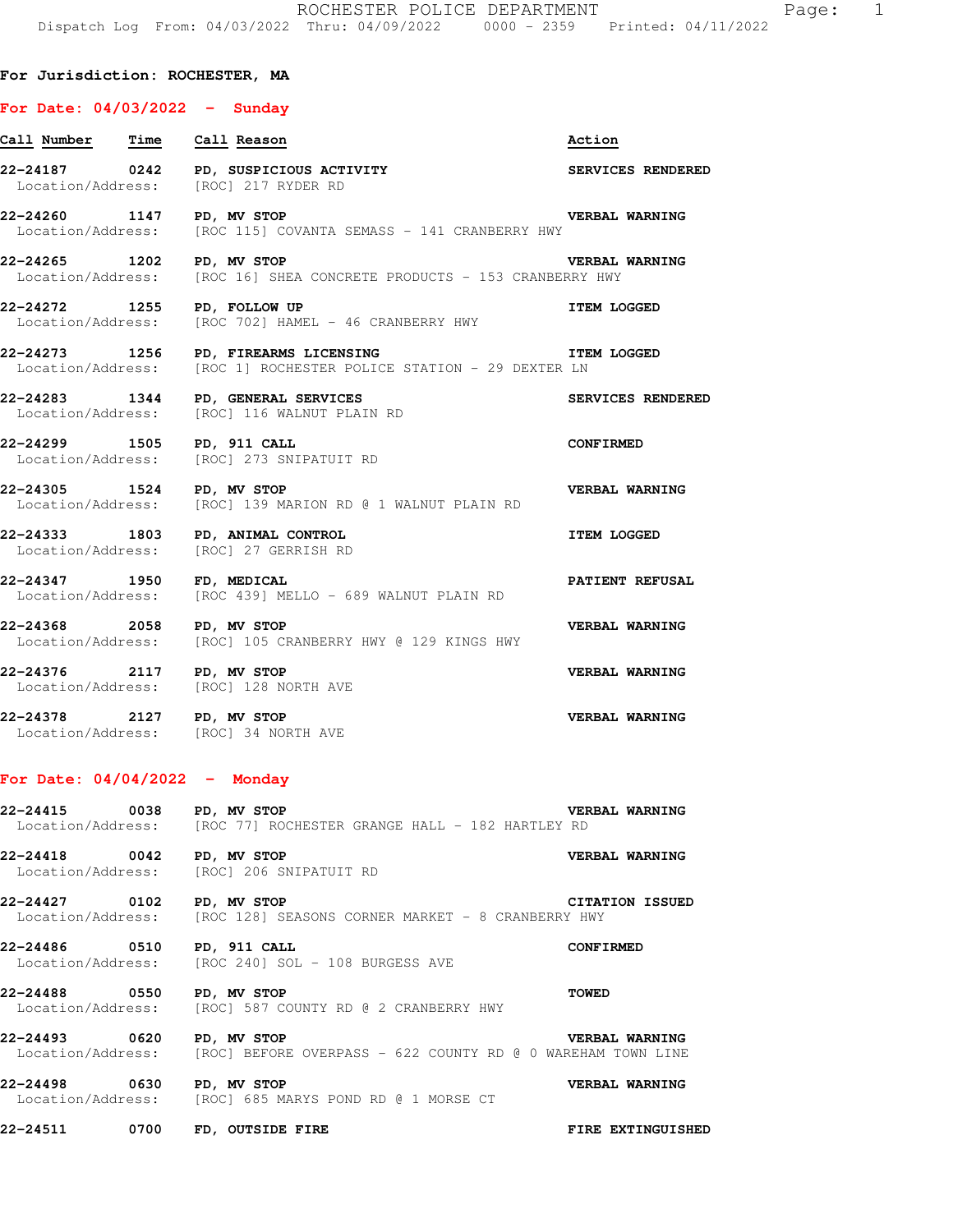|                                     | ROCHESTER POLICE DEPARTMENT<br>Dispatch Log From: 04/03/2022 Thru: 04/09/2022 0000 - 2359 Printed: 04/11/2022                       |                          |
|-------------------------------------|-------------------------------------------------------------------------------------------------------------------------------------|--------------------------|
|                                     |                                                                                                                                     |                          |
|                                     | Location/Address: [ROC] 82 CLAPP RD @ 1 NATHANIELS DR                                                                               |                          |
|                                     | 22-24525 0923 PD, MESSAGE DELIVERY<br>Location/Address: [ROC 750] 935 WALNUT PLAIN RD                                               | <b>ITEM LOGGED</b>       |
| Location/Address: [ROC] 22 BUMPY LN | 22-24540 1022 PD, GENERAL SERVICES TEM LOGGED                                                                                       |                          |
| 22-24568 1212 PD, FOLLOW UP         | 22-24568 1212 PD, FOLLOW UP<br>Location/Address: [ROC 702] HAMEL - 46 CRANBERRY HWY                                                 | <b>SERVICES RENDERED</b> |
| 22-24573 1233 PD, MV STOP           | Vicinity of: [ROC] 300 WALNUT PLAIN RD                                                                                              | <b>VERBAL WARNING</b>    |
| 22-24588 1417 PD, MV LOCKOUT        | Location/Address: [ROC 196] ROCHESTER GOLF CLUB - GOLF COURSE - 323 ROUNSEVILLE RD                                                  | SERVICES RENDERED        |
| 22-24589 1418 PD, ANIMAL CONTROL    | ITEM LOGGED<br>Location/Address: [ROC] 319 SNIPATUIT RD @ 173 PINE ST                                                               |                          |
| 22-24594 1500 PD, MV STOP           | Vicinity of: [ROC 106] GIFFORD PARK BALLFIELDS - 25 MARYS POND RD                                                                   | <b>VERBAL WARNING</b>    |
|                                     | 22-24597 1512 PD, MV STOP<br>Vicinity of: [ROC 21] STERLING POINTE FARM - 1137 WALNUT PLAIN RD                                      | <b>VERBAL WARNING</b>    |
| 22-24602 1600 PD, ROAD HAZARD       | Location/Address: [ROC] 153 FORBES RD                                                                                               | <b>INVESTIGATED</b>      |
| 22-24642 1822 PD, MV STOP           | <b>VERBAL WARNING</b><br>Location/Address: [ROC] 432 NORTH AVE @ 20 BENSON RD                                                       |                          |
| 22-24643 1822 PD, BURGLAR ALARM     | Location/Address: [ROC 115] COVANTA SEMASS - 141 CRANBERRY HWY                                                                      | <b>CHECKS SECURE</b>     |
|                                     | 22-24650 1852 PD, 911 CALL<br>Location/Address: [ROC] 20 PARTRIDGE RD                                                               | <b>CONFIRMED</b>         |
| 22-24658 1917 PD, MV STOP           | Location/Address: [ROC 106] GIFFORD PARK BALLFIELDS - 25 MARYS POND RD                                                              | <b>ITEM LOGGED</b>       |
| 22-24661 1932 PD, MV STOP           | Location/Address: [ROC] 9 MARION RD @ 0 MARYS POND RD                                                                               | VERBAL WARNING           |
| 22-24666 2004 PD, MV STOP           | Location/Address: [ROC 82] MASS AUTO TUNE & AIR CONDITIONING - 15 NEW BEDFORD RD                                                    | <b>VERBAL WARNING</b>    |
| For Date: $04/05/2022 - Tuesday$    |                                                                                                                                     |                          |
|                                     | 22-24716 0039 PD, RADAR TRAFFIC PATROL<br>Location/Address: [ROC] ROUTE 28 @ COUNTY RD                                              | <b>ITEM LOGGED</b>       |
|                                     | 22-24717 0040 PD, RADAR TRAFFIC PATROL<br><b>THEM LOGGED</b><br>Location/Address: [ROC 128] SEASONS CORNER MARKET - 8 CRANBERRY HWY |                          |
|                                     | 22-24759 0205 PD, RADAR TRAFFIC PATROL<br>Location/Address: [ROC 128] SEASONS CORNER MARKET - 8 CRANBERRY HWY                       | <b>ITEM LOGGED</b>       |
|                                     | 22-24760         0207     PD, RADAR TRAFFIC PATROL                                                                                  | CANCELLED RESPONSE       |
|                                     | Location/Address: [ROC 128] SEASONS CORNER MARKET - 8 CRANBERRY HWY                                                                 |                          |
| 22-24791 0612 PD, ANIMAL CONTROL    |                                                                                                                                     | REFER TO OTHER AGENCY    |
|                                     | Location/Address: [ROC 769] 63 OLD SCHOOLHOUSE RD                                                                                   |                          |
|                                     | 22-24819 0950 PD, MV STOP<br>Location/Address: [ROC] 300 MARYS POND RD                                                              | <b>VERBAL WARNING</b>    |
| 22-24847 1128 PD, BURGLAR ALARM     |                                                                                                                                     | <b>CHECKS SECURE</b>     |

Page: 2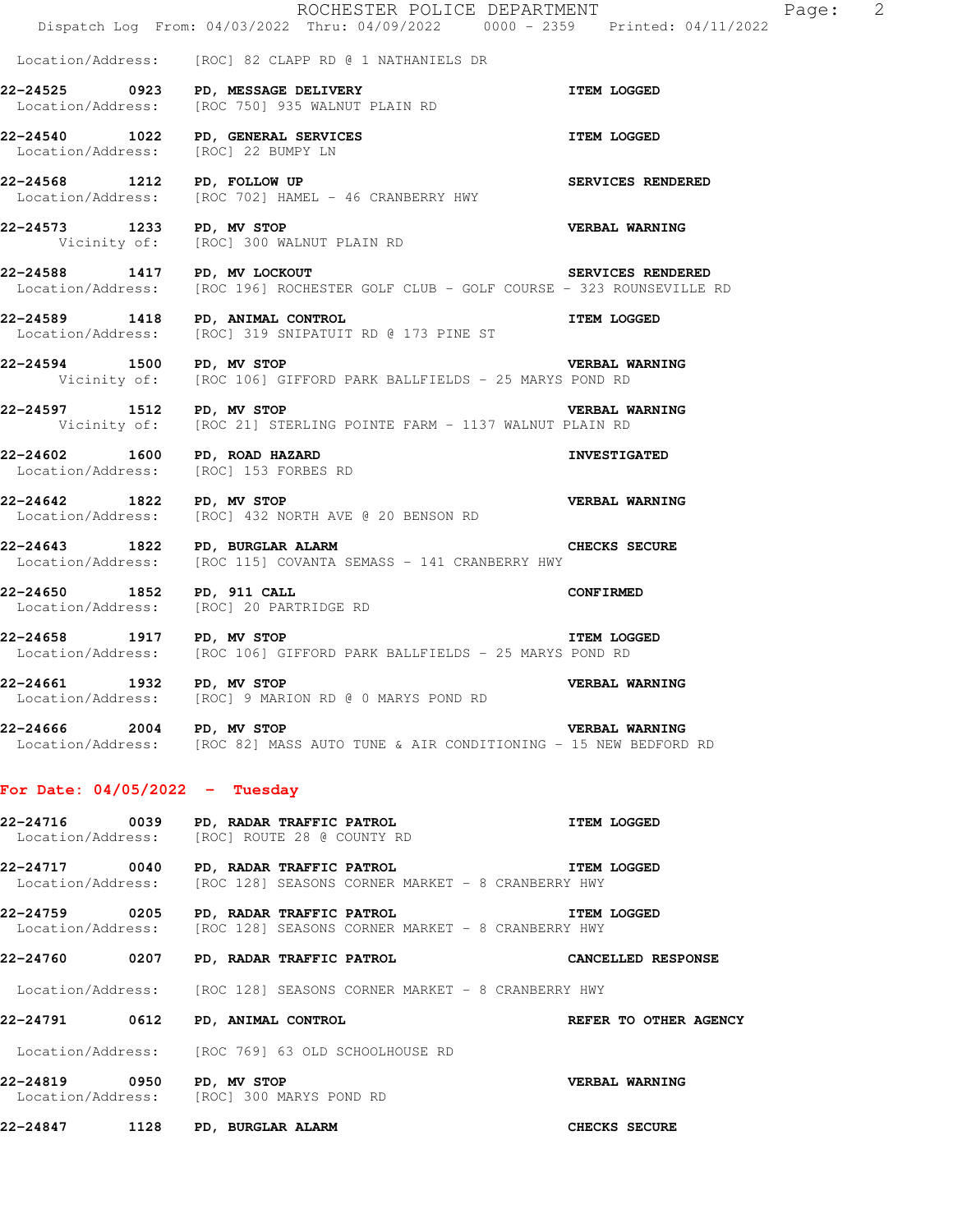|                           |      | ROCHESTER POLICE DEPARTMENT<br>Dispatch Log From: 04/03/2022 Thru: 04/09/2022 0000 - 2359 Printed: 04/11/2022 | Page: 3                   |
|---------------------------|------|---------------------------------------------------------------------------------------------------------------|---------------------------|
|                           |      | Location/Address: [ROC] 37 ROBINSON RD                                                                        |                           |
|                           |      | 22-24852 1139 PD, ANIMAL CONTROL<br>Location/Address: [ROC] 30 VAUGHAN HILL RD                                | SERVICES RENDERED         |
| 22-24891 1404 PD, MV STOP |      | Location/Address: [ROC 801] 59 MARION RD                                                                      | WRITTEN WARNING           |
|                           |      | 22-24906 1443 PD, MV DISABLED<br>Location/Address: [ROC] 70 HIGH ST                                           | <b>TOWED</b>              |
| 22-24930 1653 PD, MV STOP |      | Location/Address: [ROC] 537 HIGH ST @ 285 COUNTY RD                                                           | <b>ITEM LOGGED</b>        |
| 22-24955 1817 PD, MV STOP |      | Location/Address: [ROC] FREETOWN LINE - NORTH AVE                                                             | <b>TOWED</b>              |
| 22-24963 1844 PD, MV STOP |      | Location/Address: [ROC 114] NORTH ROCHESTER CONGREGATIONAL CHURCH - 247 NORTH AVE                             | <b>ITEM LOGGED</b>        |
| 22-24968 1852 PD, MV STOP |      | Location/Address: [ROC] 96 NORTH AVE @ 350 BRALEY HILL RD                                                     | WRITTEN WARNING           |
| 22-24970 1854 PD, MV STOP |      | <b>CITATION ISSUED</b><br>Location/Address: [ROC] MIDDLEBORO TOWN LINE - WALNUT PLAIN RD                      |                           |
|                           |      | 22-24993 2000 FD, FIRE ALARM<br>Location/Address: [ROC] 331 BRALEY HILL RD                                    | <b>FALSE ALARM</b>        |
|                           |      | 22-24995 2002 PD, MVC OTHER<br>Location/Address: [ROC] 590 SNIPATUIT RD                                       | <b>INVESTIGATED</b>       |
|                           |      | 22-25004 2031 PD, SUSPICIOUS ACTIVITY                                                                         | DISPERSED GATHERING       |
|                           |      | Location/Address: [ROC 106] GIFFORD PARK BALLFIELDS - 25 MARYS POND RD                                        |                           |
| 22-25010 2106 PD, MV STOP |      | Location/Address: [ROC] 105 CRANBERRY HWY @ 129 KINGS HWY                                                     | <b>CITATION ISSUED</b>    |
| 22-25023 2144 PD, MV STOP |      | Location/Address: [ROC] 420 MARYS POND RD @ 1 PERRYS LN                                                       | <b>CITATION ISSUED</b>    |
| 22-25054 2254 FD, MEDICAL |      |                                                                                                               | TRANSPORTED TO HOSPITAL   |
|                           |      | Location/Address: [ROC 646] 112 MARION RD, ROCHESTER - 112 MARION RD                                          |                           |
|                           |      | For Date: $04/06/2022 -$ Wednesday                                                                            |                           |
|                           |      | 22-25072 0040 PD, RADAR TRAFFIC PATROL                                                                        | <b>CANCELLED RESPONSE</b> |
|                           |      | Location/Address: [ROC 128] SEASONS CORNER MARKET - 8 CRANBERRY HWY                                           |                           |
|                           |      | 22-25139 0302 PD, RADAR TRAFFIC PATROL                                                                        | CANCELLED RESPONSE        |
|                           |      | Location/Address: [ROC 128] SEASONS CORNER MARKET - 8 CRANBERRY HWY                                           |                           |
|                           |      | 22-25160 0638 PD, RADAR TRAFFIC PATROL<br>Location/Address: [ROC] MARION WATER BUILDING - MARYS POND RD       | <b>ITEM LOGGED</b>        |
| 22-25195    0955          |      | <b>TEST CALL</b><br>Location/Address: [ROC] 59 HARTLEY RD                                                     | ITEM LOGGED               |
|                           |      | 22-25197 1002 PD, ILLEGAL DUMPING<br>Location/Address: [ROC] 610 NORTH AVE                                    | SERVICES RENDERED         |
| 22-25224                  |      | 1151 FD, MEDICAL                                                                                              | TRANSPORTED TO HOSPITAL   |
|                           |      | Location/Address: [ROC 174] EAGAN - 24 SPRINGWOOD DR                                                          |                           |
| 22–25225                  | 1159 | <b>PD, LARCENY</b>                                                                                            | REPORT TAKEN              |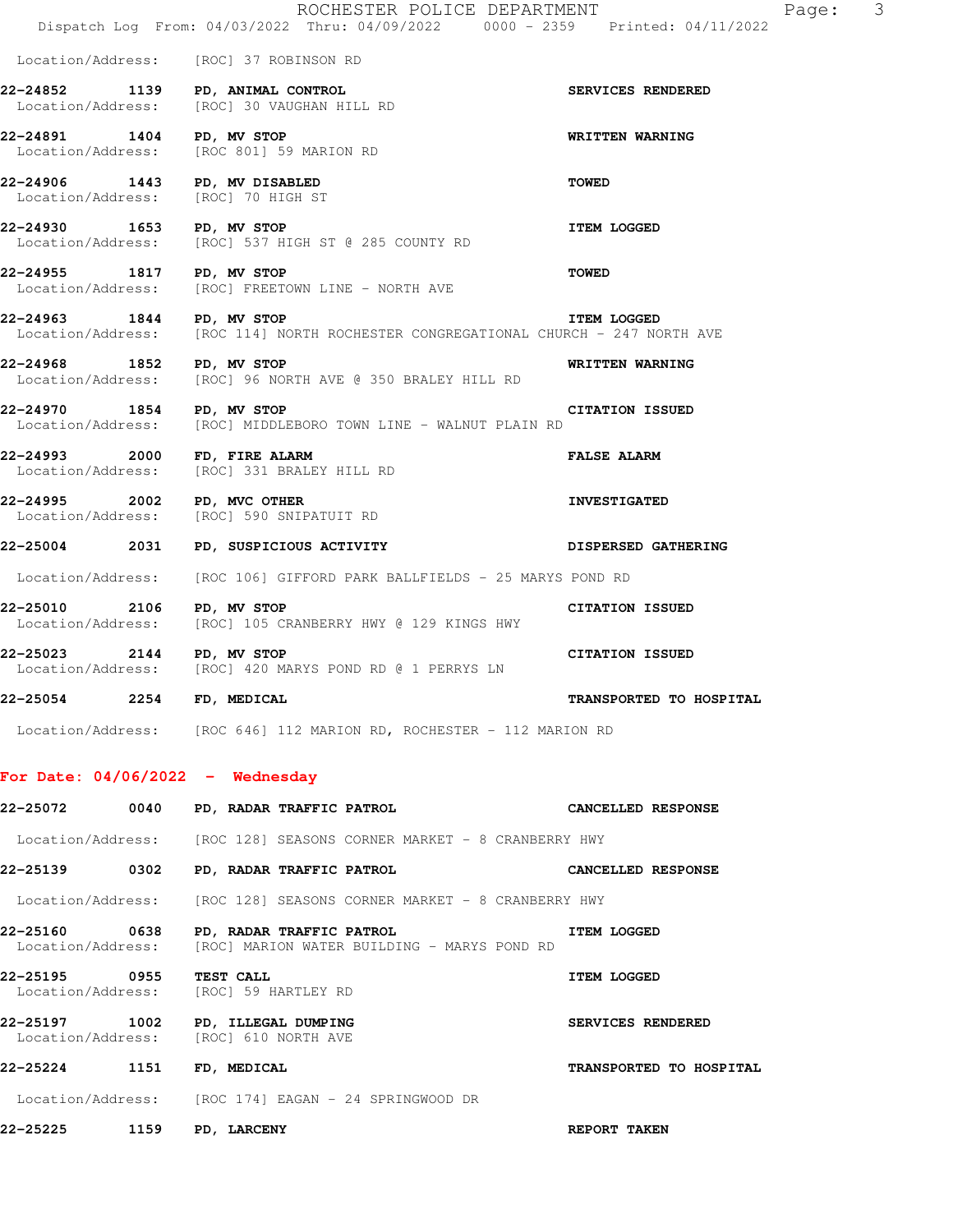Location/Address: [ROC 1] ROCHESTER POLICE STATION - 29 DEXTER LN

- **22-25243 1459 FD, MVC SERVICES RENDERED**  Location/Address: [ROC] 378 BRALEY HILL RD
- **22-25277 1820 PD, MV STOP 1820 PD, AV STOP VERBAL WARNING**<br>
Location/Address: [ROC] 149 MARION RD [ROC] 149 MARION RD
- **22-25286 1918 PD, MV STOP CITATION ISSUED**  Location/Address: [ROC] 782 SNIPATUIT RD @ 286 NORTH AVE
- **22-25291 1941 PD, MV STOP VERBAL WARNING**  Location/Address: [ROC 56] LLOYDS MARKET - 4 HARTLEY RD
- **22-25295 2004 PD, MV STOP INVESTIGATED**  Location/Address: [ROC] PERRYS LN
- **22-25299 2016 PD, MV STOP VERBAL WARNING**  Location/Address: [ROC] 6 MARION RD @ 1 DEXTER LN
- **22-25303 2025 PD, MV STOP VERBAL WARNING**  Location/Address: [ROC] 129 KINGS HWY @ 105 CRANBERRY HWY

## **For Date: 04/07/2022 - Thursday**

| 22-25429 0751 FD, MEDICAL            |                                                                                                                                            | TRANSPORTED TO HOSPITAL |
|--------------------------------------|--------------------------------------------------------------------------------------------------------------------------------------------|-------------------------|
|                                      | Location/Address: [ROC 157] SUSAN - 81 SNIPATUIT RD                                                                                        |                         |
| 22-25444 0913 FD, MEDICAL            |                                                                                                                                            | TRANSPORTED TO HOSPITAL |
|                                      | Location/Address: [ROC] 289 NEW BEDFORD RD                                                                                                 |                         |
| 22-25446 0932 PD, MV STOP            | Location/Address: [ROC 117] TOWN OF MARION PUMP HOUSE - 81 MARYS POND RD                                                                   | <b>ITEM LOGGED</b>      |
| 22-25482 1102 PD, MV STOP            | Location/Address: [ROC] 712 MARYS POND RD @ 75 COUNTY RD                                                                                   | <b>VERBAL WARNING</b>   |
| 22-25503 1225 PD, 911 CALL           | Location/Address: [ROC] 565 ROUNSEVILLE RD                                                                                                 | <b>CONFIRMED</b>        |
|                                      | 22-25525 1353 PD, ANIMAL CONTROL<br>Location/Address: [ROC 151] BOUCHER - 383 NECK RD<br>Location/Address: [ROC 151] BOUCHER - 383 NECK RD |                         |
|                                      | 22-25584 1815 FD, OUTSIDE INVESTIGATION THE REFER TO OTHER AGENCY                                                                          |                         |
| Location/Address: [ROC] 77 MARION RD |                                                                                                                                            |                         |
| 22-25629 2123 PD, BURGLAR ALARM      | Location/Address: [ROC 60] PLUMB LIBRARY - 17 CONSTITUTION WAY                                                                             | <b>ITEM LOGGED</b>      |
| For Date: $04/08/2022 -$ Friday      |                                                                                                                                            |                         |
| 22-25761 0535 FD, MVC                | Location/Address: [ROC] 96 NORTH AVE @ 350 BRALEY HILL RD                                                                                  | SERVICES RENDERED       |
|                                      | 22-25770 0817 PD, ASSIST OTHER AGENCY<br>Location/Address: [ROC] 306 MARYS POND RD                                                         | SERVICES RENDERED       |

- **22-25772 0821 PD, VEHICLE COMPLAINT UNFOUNDED**  Location/Address: [ROC] 253 FORBES RD
- **22-25865 1650 PD, MV STOP VERBAL WARNING**  Location/Address: [ROC] 350 NEW BEDFORD RD @ 290 MATTAPOISETT RD
- **22-25874 1731 PD, ANIMAL CONTROL UNFOUNDED**  Vicinity of: [ROC 140] CAPTAIN BONNEYS CREAMERY - 258 NEW BEDFORD RD